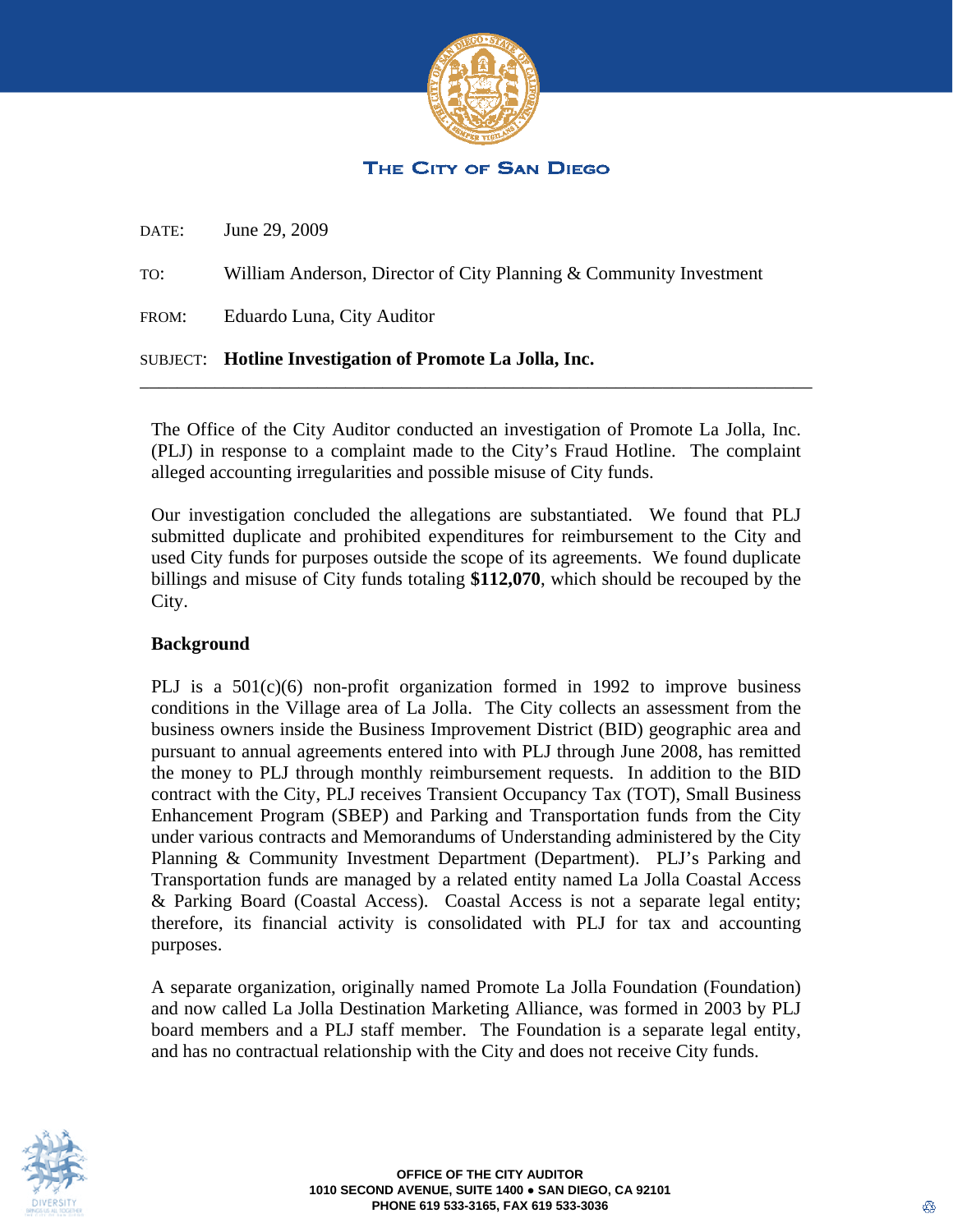Page 2 Hotline Investigation of Promote La Jolla, Inc. June 29, 2009

#### **Line of Credit - \$65,323 Misuse of City funds**

In March 2005 the same PLJ board members who formed the Foundation took out a line of credit with a bank in the amount of \$150,000 naming PLJ as Borrower and the Foundation as Debtor (or Guarantor). The same board members signed on behalf of both organizations. During 2005 and 2006 line of credit funds were borrowed and paid back by PLJ, Coastal Access and the Foundation; however, by mid-2007 the principal balance was over \$60,000, primarily from a large draw made by the Foundation for an advertising campaign. By March 2009 the loan was in default and in May 2009 the bank seized **\$65,323** in Coastal Access funds contained in a Certificate of Deposit (CD) to pay off the line of credit. The CD monies were City Parking & Transportation funds specifically earmarked for parking and traffic related uses and cannot be used to pay a debt incurred by the Foundation.

#### **Prohibited and Duplicate Expenditures - \$46,747**

An analysis of PLJ reimbursement requests submitted to the City during the period January 2007 to February 2009 for BID, SBEP and TOT funds revealed a total of \$46,747 of prohibited and duplicate expenditures. The prohibited expenditures include Foundation expenditures and interest expense paid for the line of credit. The duplicate expenditures include duplicates submitted to multiple City offices as well as duplicates submitted to the City and to the County of San Diego.

We found inappropriate Foundation expenditures total \$3,764, inappropriate interest expense total \$5,413, County duplicates total \$17,099 and duplicates within the City total \$20,471 for a grand total of \$46,747. In addition, the investigation revealed another \$5,000 of Foundation expenditures submitted for reimbursement to the City, but not paid by the City (the Department adjusted the invoice) as well as a recent \$2,415 City duplicate caught and adjusted (and not paid) by the Department. A confidential report with the details of the inappropriate expenditures found was provided to the Department.

Based on our investigation, we have made the following recommendations:

**Consult with the City Attorney's Office to take appropriate action based on the information contained in this report and to recoup the \$112,070 in inappropriate and misused City funds.** 

**Establish an internal review procedure designed to prevent duplicate City payments to organizations receiving City funds from multiple sources.** 

**Consult with the City Attorney's Office to add language in BID and other appropriate contracts to modify the existing audit provisions to include a test for duplicate reimbursements between funding sources.** 

**Conduct on site visits and other additional oversight of BID and other entities receiving City funds.**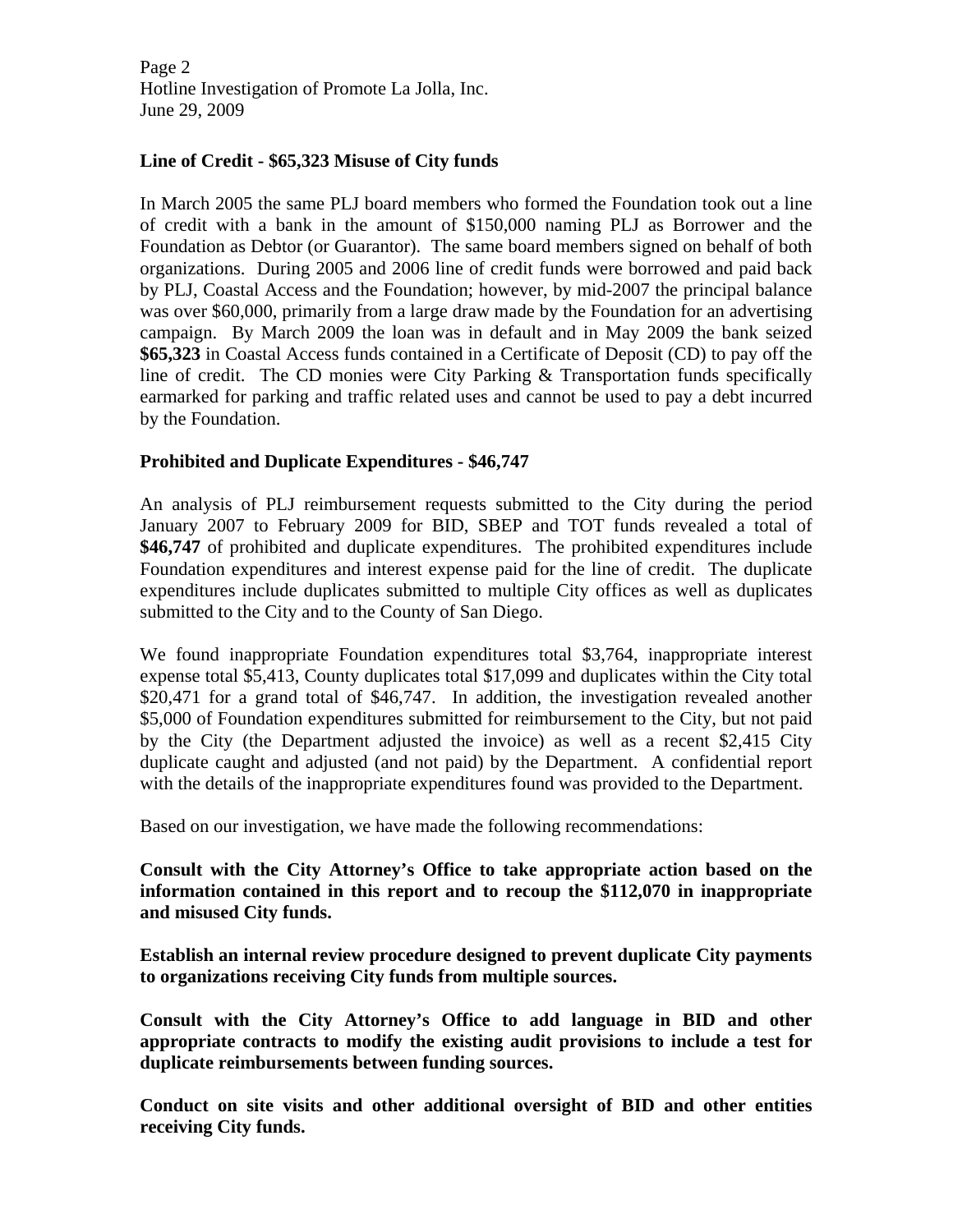Page 3 Hotline Investigation of Promote La Jolla, Inc. June 29, 2009

We appreciate the assistance we received from the City Planning & Community Investment Department during our investigation. Below is the written response the Department provided. Thank you for taking action on this issue. Please contact me with any questions.

Edvardo Lina

Eduardo Luna City Auditor

# **City Planning & Community Investment Department's Response to Recommendations**

**Consult with the City Attorney's Office to take appropriate action based on the information contained in this report and to recoup the \$112,070 in inappropriate and misused City funds.** 

*Economic Development staff has already spoken with the assigned advisory City Attorney and will follow up on this matter. Additionally, staff continues to monitor the efforts of PLJ to recoup the seized funds from the bank. Staff suggests working with PLJ to identify eligible expenses not previously reimbursed by the City or other entity, to offset those duplicate expenses submitted. Adjustments have already been made to reimbursement requests from January through March of 2009 to offset previous reimbursement of interest expenses and staff will explore other opportunities to offset payments against other ineligible expenses in order to recoup funds.* 

### **Establish an internal review procedure designed to prevent duplicate City payments to organizations receiving City funds from multiple sources.**

*Internally, the administration of the Maintenance Assessment District (MAD) and Economic Development Tourism Support (EDTS) programs have been placed in the same work unit as BID administration but this was not the case prior to FY2008. Beginning in FY2009, an additional administrative staff person was assigned to the review of reimbursement requests and was directed to cross check reimbursement requests to ensure that duplicates are not submitted. One of the administrative positions has been vacant for some months however, when it is filled the staff will be directed, as part of the review procedures, to continue cross-checking these reimbursements.*